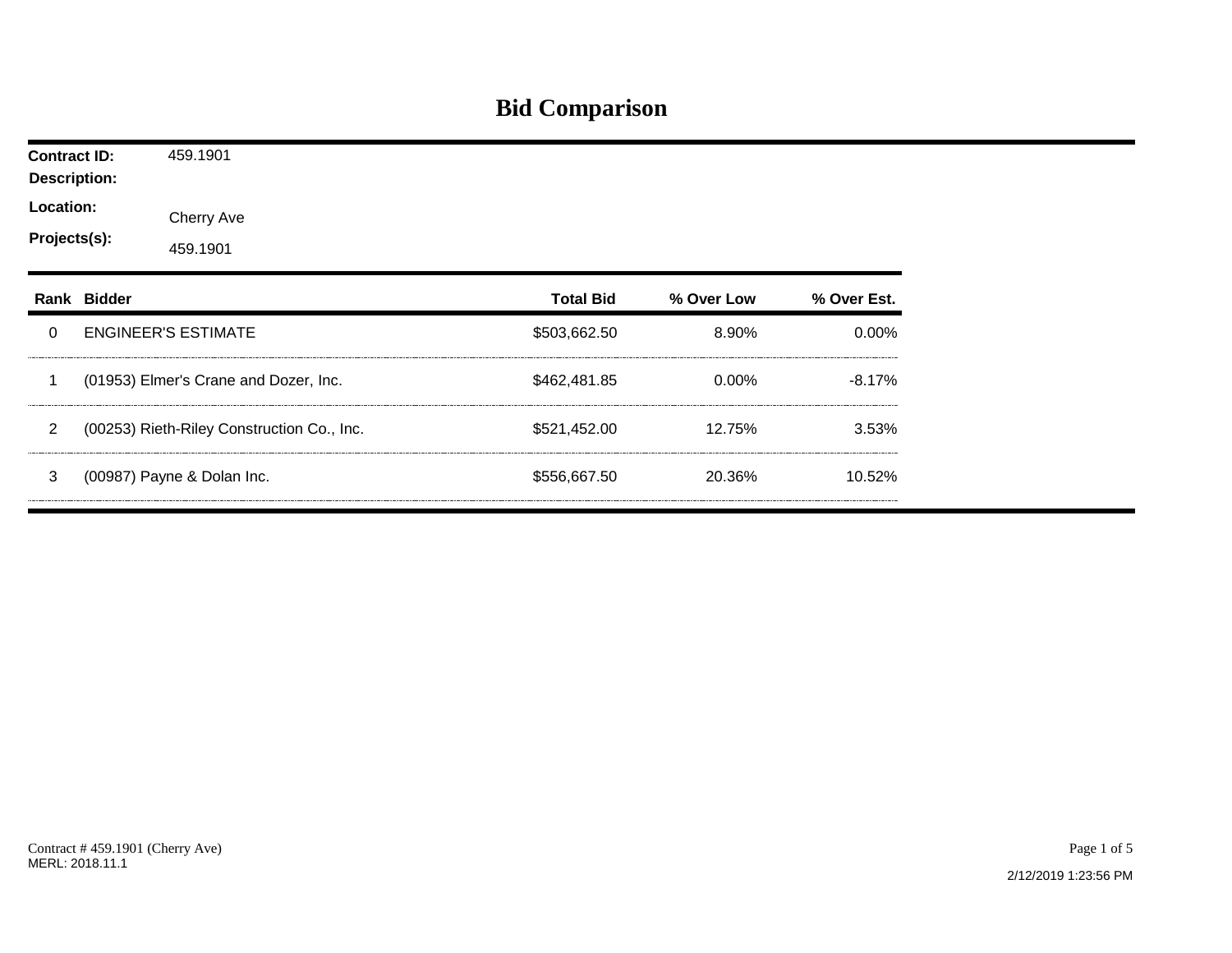|                                                |                       |        |                         |              |                                   |              | (2) Rieth-Riley Construction Co., |              |
|------------------------------------------------|-----------------------|--------|-------------------------|--------------|-----------------------------------|--------------|-----------------------------------|--------------|
| Pay Item Code<br>Line                          | <b>Quantity Units</b> |        | (0) ENGINEER'S ESTIMATE |              | (1) Elmer's Crane and Dozer, Inc. |              | Inc.                              |              |
| <b>Description</b>                             |                       |        | <b>Bid Price</b>        | Total        | <b>Bid Price</b>                  | Total        | <b>Bid Price</b>                  | <b>Total</b> |
| 1500001<br>0001                                |                       | 1 LSUM | \$20,000.00             | \$20,000.00  | \$1,000.00                        | \$1,000.00]  | \$10,000.00                       | \$10,000.00  |
| Mobilization, Max \$20,000                     |                       |        |                         |              |                                   |              |                                   |              |
| 5010002<br>0002                                | 2,200                 | Syd    | \$4.00                  | \$8,800.00   | \$2.40                            | \$5,280.00   | \$4.00                            | \$8,800.00   |
| Cold Milling HMA Surface                       |                       |        |                         |              |                                   |              |                                   |              |
| 5010008<br>0003                                | 305                   | Syd    | \$5.00                  | \$1,525.00   | \$5.00                            | \$1,525.00   | \$14.00                           | \$4,270.00   |
| Pavt for Butt Joints, Rem                      |                       |        |                         |              |                                   |              |                                   |              |
| 0004<br>5010050                                | 3,000                 | Ton    | \$60.00                 | \$180,000.00 | \$59.30                           | \$177,900.00 | \$62.00                           | \$186,000.00 |
| HMA, 4E1                                       |                       |        |                         |              |                                   |              |                                   |              |
| 0005<br>5010056                                | 4,300                 | Ton    | \$60.00                 | \$258,000.00 | \$60.05                           | \$258,215.00 | \$65.00                           | \$279,500.00 |
| <b>HMA, 5E1</b>                                |                       |        |                         |              |                                   |              |                                   |              |
| 0006<br>5010061                                | 135                   | Ton    | \$120.00                | \$16,200.00  | \$60.05                           | \$8,106.75   | \$125.00                          | \$16,875.00  |
| <b>HMA Approach</b>                            |                       |        |                         |              |                                   |              |                                   |              |
| 8020021<br>0007                                | 120                   | Ft     | \$24.00                 | \$2,880.00   | \$34.00                           | \$4,080.00   | \$21.50                           | \$2,580.00   |
| Curb and Gutter, Conc, Det C2                  |                       |        |                         |              |                                   |              |                                   |              |
| 8050010<br>0008                                | 810                   | Ft     | \$1.35                  | \$1,093.50   | \$0.01                            | \$8.10       | \$1.00                            | \$810.00     |
| Curb Sloped, HMA                               |                       |        |                         |              |                                   |              |                                   |              |
| 8120140<br>0009                                | $\overline{2}$        | Ea     | \$300.00                | \$600.00     | \$200.00                          | \$400.00     | \$250.00                          | \$500.00     |
| Lighted Arrow, Type C, Furn                    |                       |        |                         |              |                                   |              |                                   |              |
| 8120141<br>0010                                | $\overline{a}$        | Ea     | \$100.00                | \$200.00     | \$1.00                            | \$2.00       | \$100.00                          | \$200.00     |
| Lighted Arrow, Type C, Oper                    |                       |        |                         |              |                                   |              |                                   |              |
| 8120170<br>0011                                |                       | 1 LSUM | \$5,000.00              | \$5,000.00   | \$500.00                          | \$500.00     | \$8,420.00                        | \$8,420.00   |
| <b>Minor Traf Devices</b>                      |                       |        |                         |              |                                   |              |                                   |              |
| 0012 8120231                                   | 1,360                 | Ft     | \$0.65                  | \$884.00     | \$0.50                            | \$680.00     | \$0.30                            | \$408.00     |
| Pavt Mrkg, Type NR, Tape, 4 inch, Yellow, Temp |                       |        |                         |              |                                   |              |                                   |              |
| 0013<br>8120350                                | 400                   | Sft    | \$3.00                  | \$1,200.00   | \$2.00                            | \$800.00     | \$3.00                            | \$1,200.00   |
| Sign, Type B, Temp, Prismatic, Furn            |                       |        |                         |              |                                   |              |                                   |              |
| 8120351<br>0014                                | 400                   | Sft    | \$1.00                  | \$400.00     | \$1.00                            | \$400.00     | \$1.00                            | \$400.00]    |
| Sign, Type B, Temp, Prismatic, Oper            |                       |        |                         |              |                                   |              |                                   |              |
| 8120370<br>0015                                |                       | 1 LSUM | \$5,000.00              | \$5,000.00   | \$1,000.00                        | \$1,000.00]  | \$500.00                          | \$500.00     |
| <b>Traf Regulator Control</b>                  |                       |        |                         |              |                                   |              |                                   |              |
| 8140010<br>0016                                | 17 <sub>2</sub>       | Syd    | \$40.00                 | \$680.00     | \$25.00                           | \$425.00     | \$17.00                           | \$289.00     |
| Paved Ditch, HMA                               |                       |        |                         |              |                                   |              |                                   |              |
|                                                |                       |        |                         |              |                                   |              |                                   |              |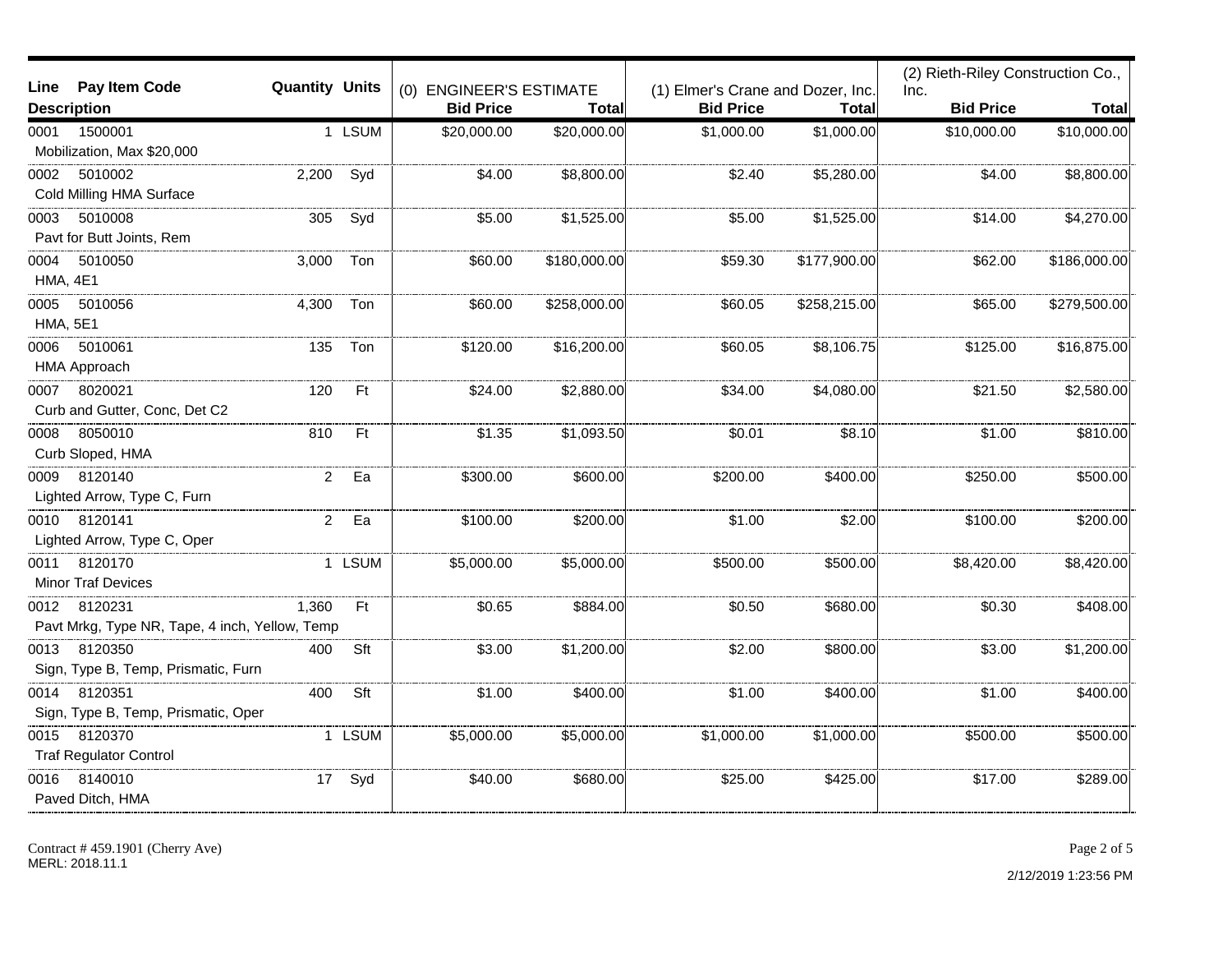| Line<br><b>Pay Item Code</b>           | <b>Quantity Units</b> |    | (0)<br><b>ENGINEER'S ESTIMATE</b> |            | (1) Elmer's Crane and Dozer, Inc. |            | (2) Rieth-Riley Construction Co.,<br>Inc. |          |
|----------------------------------------|-----------------------|----|-----------------------------------|------------|-----------------------------------|------------|-------------------------------------------|----------|
| <b>Description</b>                     |                       |    | <b>Bid Price</b>                  | Total      | <b>Bid Price</b>                  | Total      | <b>Bid Price</b>                          | Total    |
| 0017<br>8210005<br>Monument Box Adjust |                       | Ea | \$300.00                          | \$1,200.00 | \$540.00                          | \$2,160.00 | \$175.00                                  | \$700.00 |
| <b>Bid Totals:</b>                     |                       |    | \$503,662.50                      |            | \$462,481.85                      |            | \$521,452.00                              |          |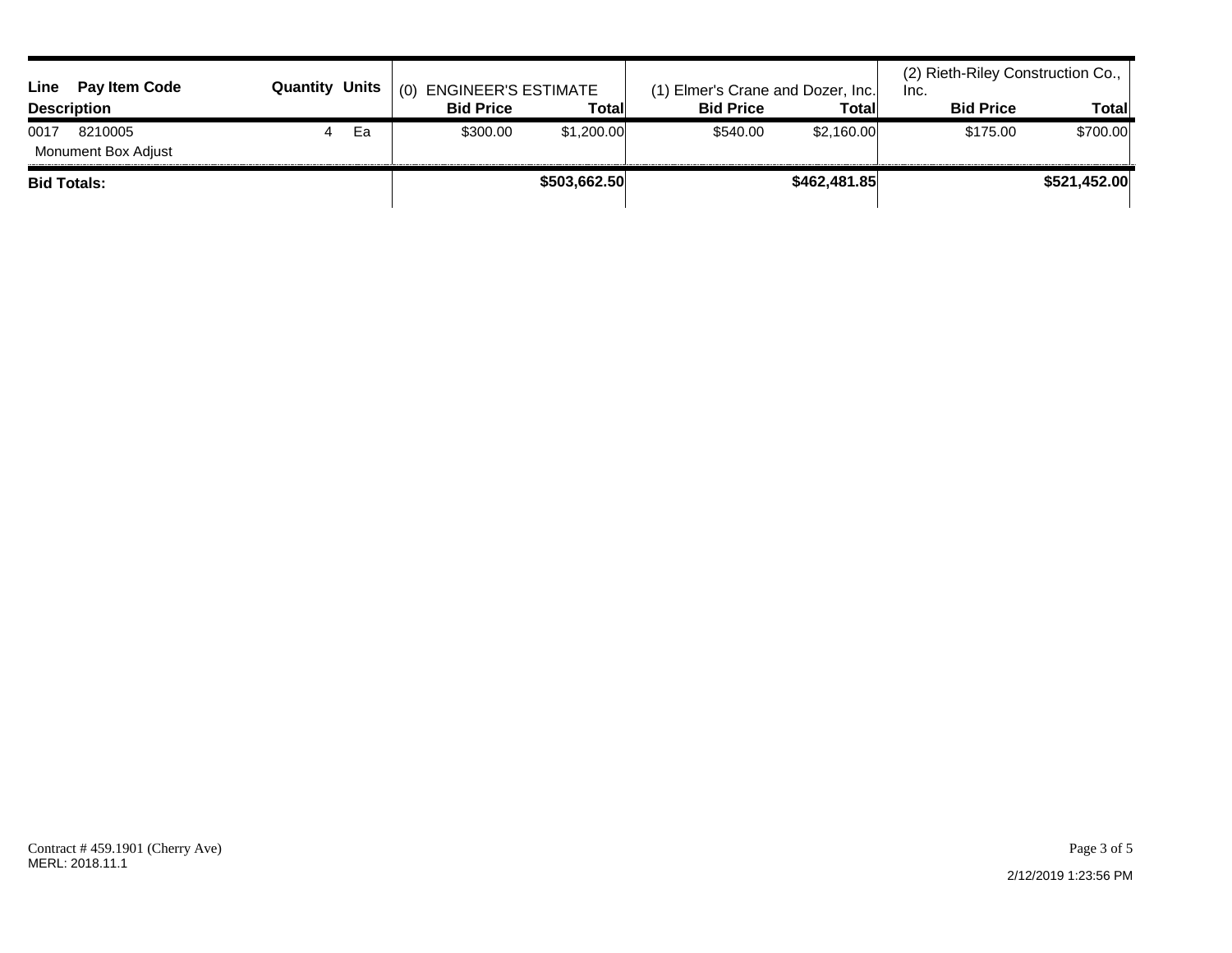| Line                    | <b>Pay Item Code</b>                                           | <b>Quantity Units</b> |           | (3) Payne & Dolan Inc. |              |                                  |                                  |
|-------------------------|----------------------------------------------------------------|-----------------------|-----------|------------------------|--------------|----------------------------------|----------------------------------|
|                         | <b>Description</b>                                             |                       |           | <b>Bid Price</b>       | <b>Total</b> | <b>Bid Price</b><br><b>Total</b> | <b>Bid Price</b><br><b>Total</b> |
| 0001                    | 1500001<br>Mobilization, Max \$20,000                          |                       | 1 LSUM    | \$20,000.00            | \$20,000.00  | \$0.00                           | \$0.00                           |
| 0002                    | 5010002<br>Cold Milling HMA Surface                            | 2,200                 | Syd       | \$4.50                 | \$9,900.00   | \$0.00                           | \$0.00                           |
| 0003                    | 5010008<br>Pavt for Butt Joints, Rem                           | 305                   | Syd       | \$9.50                 | \$2,897.50   | \$0.00                           | \$0.00                           |
| 0004<br><b>HMA, 4E1</b> | 5010050                                                        | 3,000                 | Ton       | \$64.20                | \$192,600.00 | \$0.00                           | \$0.00                           |
| 0005<br><b>HMA, 5E1</b> | 5010056                                                        | 4,300                 | Ton       | \$67.80                | \$291,540.00 | \$0.00                           | \$0.00                           |
| 0006                    | 5010061<br><b>HMA Approach</b>                                 | 135                   | Ton       | \$105.00               | \$14,175.00  | \$0.00                           | \$0.00                           |
| 0007                    | 8020021<br>Curb and Gutter, Conc, Det C2                       | 120                   | Ft        | \$38.90                | \$4,668.00   | \$0.00                           | \$0.00                           |
| 0008                    | 8050010<br>Curb Sloped, HMA                                    | 810                   | Ft        | \$1.50                 | \$1,215.00   | \$0.00                           | \$0.00                           |
| 0009                    | 8120140<br>Lighted Arrow, Type C, Furn                         | $\overline{2}$        | Ea        | \$1.00                 | \$2.00       | \$0.00                           | \$0.00                           |
| 0010                    | 8120141<br>Lighted Arrow, Type C, Oper                         | $\overline{2}$        | Ea        | \$250.00               | \$500.00     | \$0.00                           | \$0.00                           |
|                         | 0011 8120170<br><b>Minor Traf Devices</b>                      |                       | 1 LSUM    | \$3,500.00             | \$3,500.00   | \$0.00                           | \$0.00                           |
|                         | 0012 8120231<br>Pavt Mrkg, Type NR, Tape, 4 inch, Yellow, Temp | 1,360                 | <b>Ft</b> | \$0.50                 | \$680.00     | \$0.00                           | \$0.00                           |
| 0013                    | 8120350<br>Sign, Type B, Temp, Prismatic, Furn                 | 400                   | Sft       | \$2.00                 | \$800.00     | \$0.00                           | \$0.00                           |
| 0014                    | 8120351<br>Sign, Type B, Temp, Prismatic, Oper                 | 400                   | Sft       | \$1.00                 | \$400.00     | \$0.00                           | \$0.00                           |
| 0015                    | 8120370<br><b>Traf Regulator Control</b>                       |                       | 1 LSUM    | \$12,000.00            | \$12,000.00] | \$0.00                           | \$0.00                           |
| 0016                    | 8140010<br>Paved Ditch, HMA                                    | 17                    | Syd       | \$70.00                | \$1,190.00   | \$0.00                           | \$0.00                           |